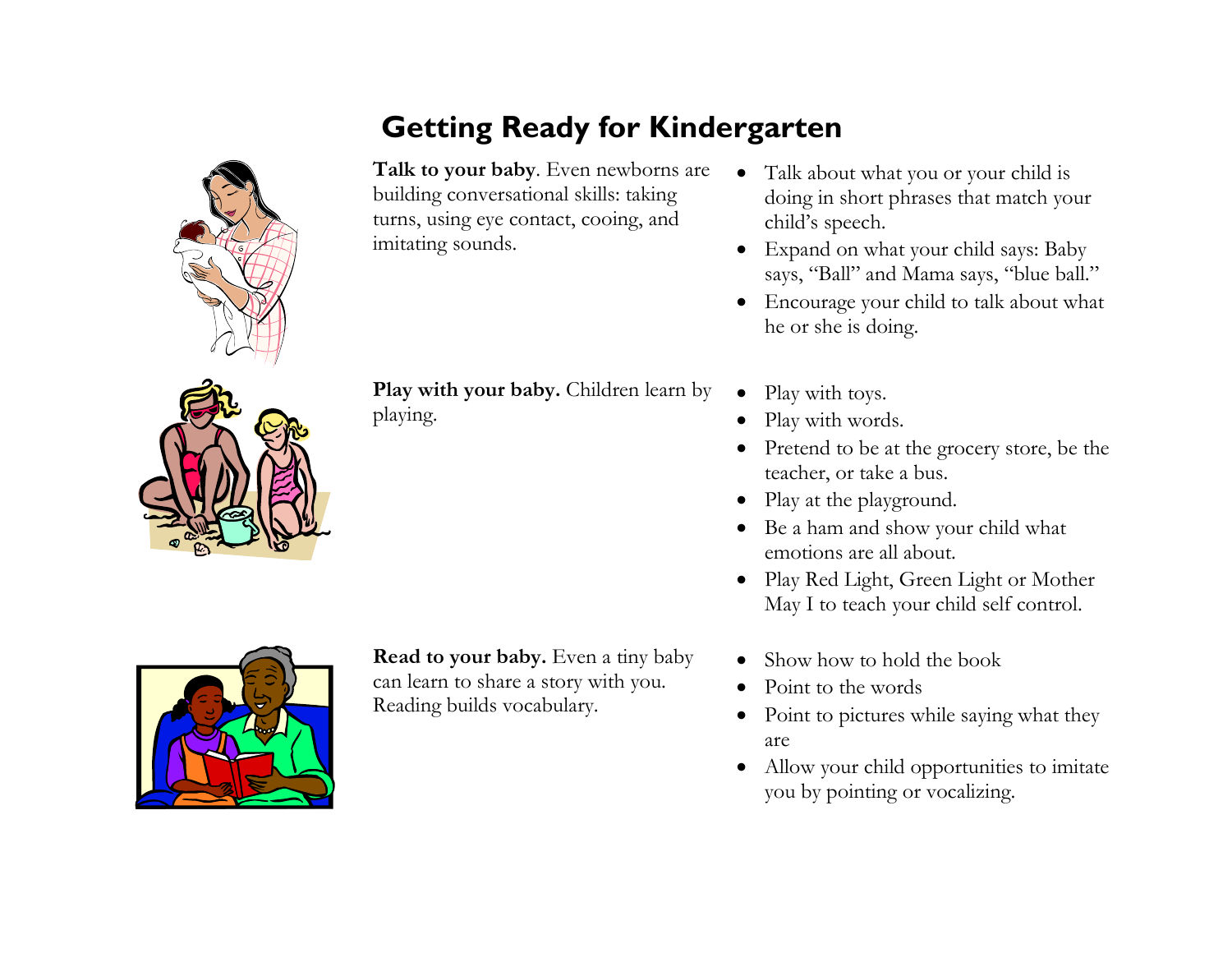

**Find a playmate.** Find another family with a child of similar age and have your children play together. Trading babysitting costs you nothing but time and provides valuable opportunities to socialize.

**Find opportunities for your child to explore.** Children learn in rich environments.

**Do arts and crafts with your child.**

This builds your child's muscle (or fine motor) abilities.

 Once your child is comfortable, start to trade baby sitting so that your child develops some independence and you have some time for yourself.

- Do a scavenger hunt around the neighborhood.
- Visit children's story time at the library or take your child to Home Depot's Kids Workshop. Both are free.
- Encourage your child to pretend play: have a tea party or pretend to shop.
- Use materials of varying thickness and textures to make pictures, necklaces, or cards. Have your child use pens, pencils, markers, scissors, glue, sand, beads, noodles, sticks, or pebbles.



**Let your child help with chores.** Have your child help you with simple tasks around the house. This allows your child to work on following directions.

- Let your child sweep, wipe off the table, put toys away, and fold laundry.
- Play games where your child helps organize objects into Same vs. Different groups.

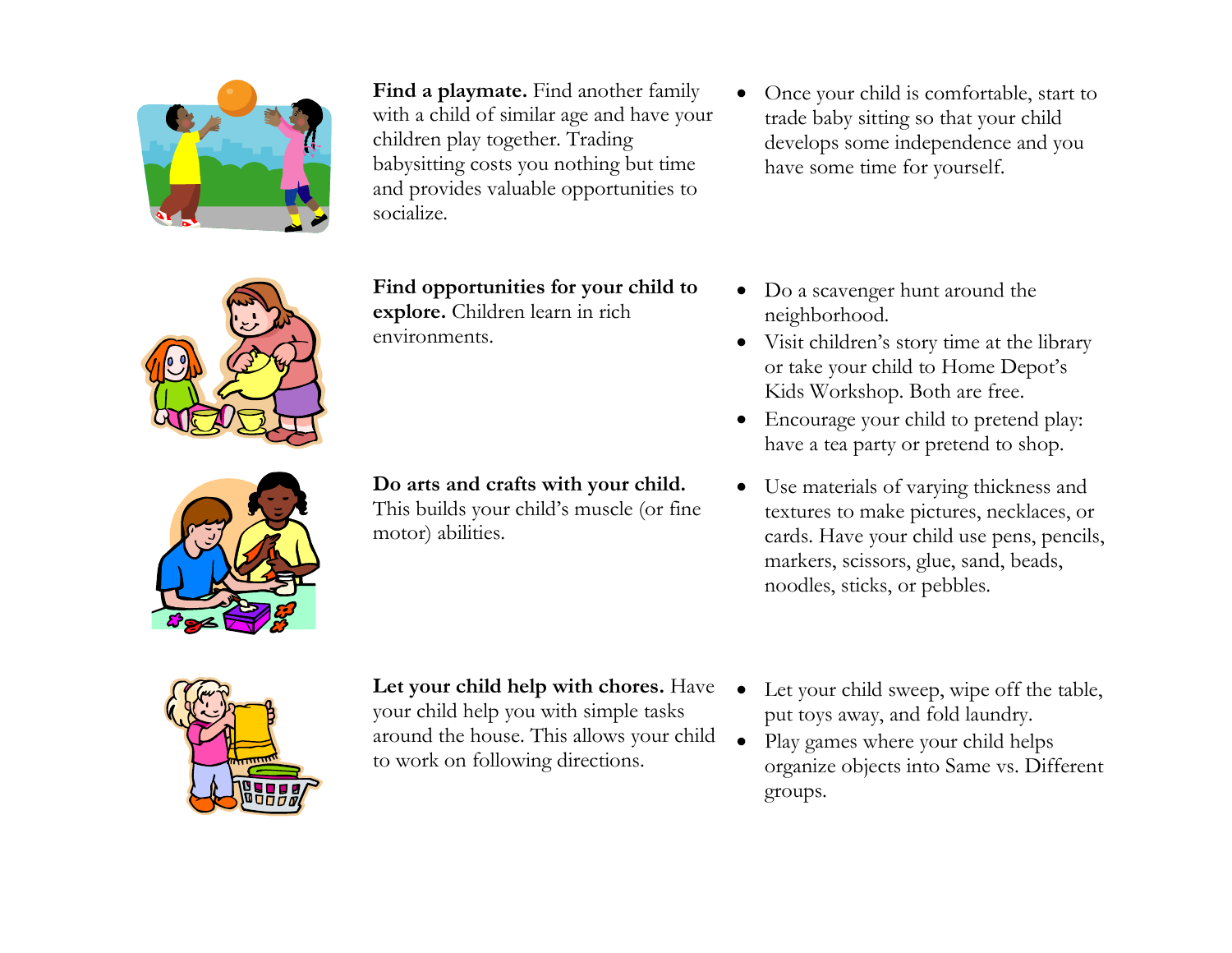

**Take your child to the doctor.** Make sure that your child can see and hear what is around him. Children learn through touch, smell, taste, hearing, and seeing.

- Children who have hearing infections may have difficulty learning speech sounds.
- Children whose eyesight is not good may have difficulty understanding what is happening around them.



**Provide routines.** Children do best when they have predictable routines.

• Make sure that children get enough sleep, enough food, and enough activity.



**Turn off the TV.** Time in front of a screen is less time spent interacting with you or simply exploring their world. Studies show that watching TV slows down brain development.

The American Academy of Pediatricians recommends

- No screen time for children under 2 years
- No more than one to two hours daily for children over 2.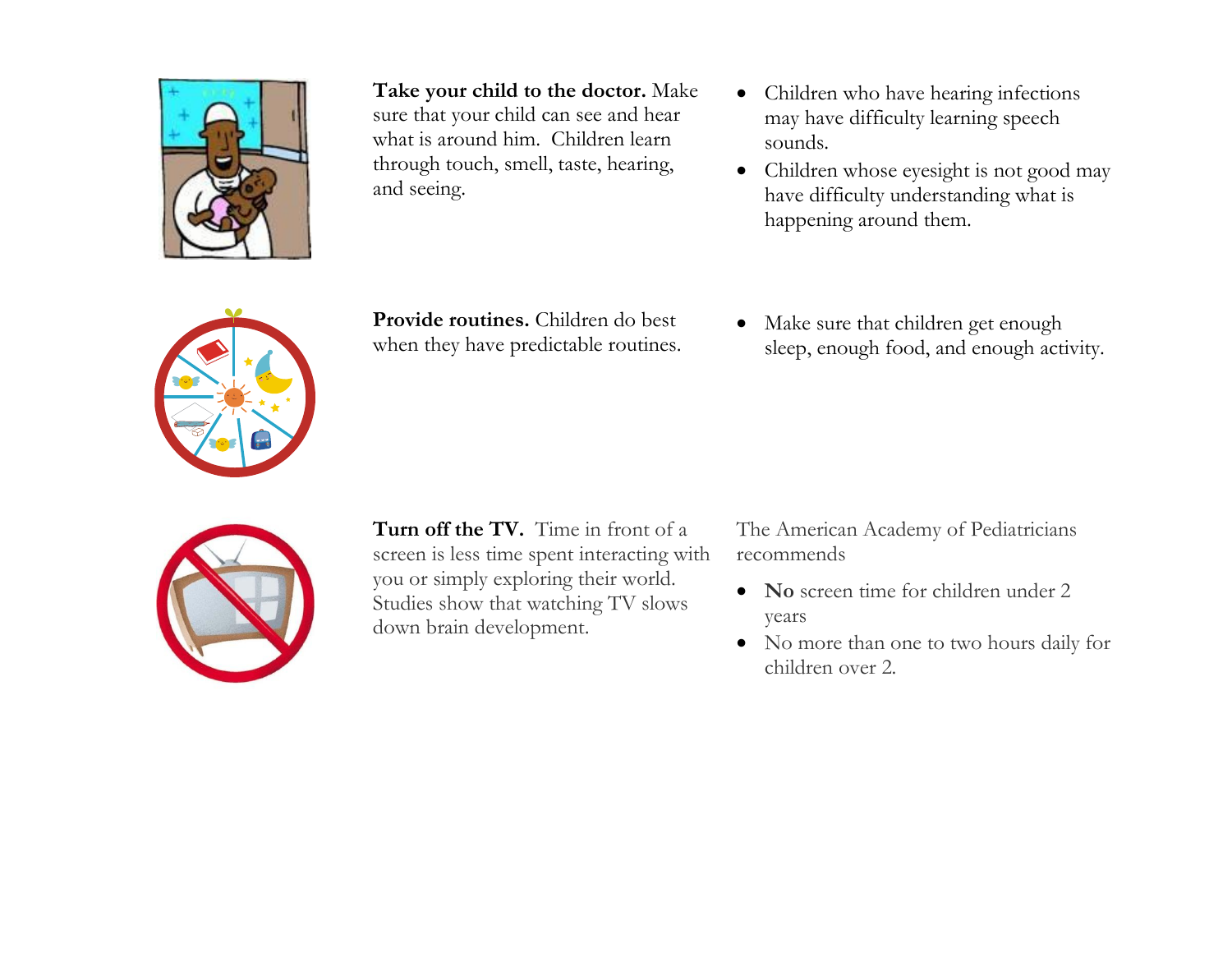# **Is My Child Ready for Kindergarten?**

Enthusiasm toward learning. Children  $\bullet$  Is she eager to explore and discover? need to be willing to take risks.

- 
- Is she comfortable asking questions?
- Does she persist even when a task is difficult?



**Language skills.** Children should be able to explain their basic wants and needs to an unfamiliar listener.

- Does he communicate his needs?
- Does he express his feelings appropriately?
- Is he able to explain events?



**Ability to listen.** Children need to be able to attend to a teacher long enough to understand directions and follow a simple story. Attention, memory, and comprehension are critical for learning.

- Can she follow simple instructions?
- Is she able to listen to an entire story without interrupting?

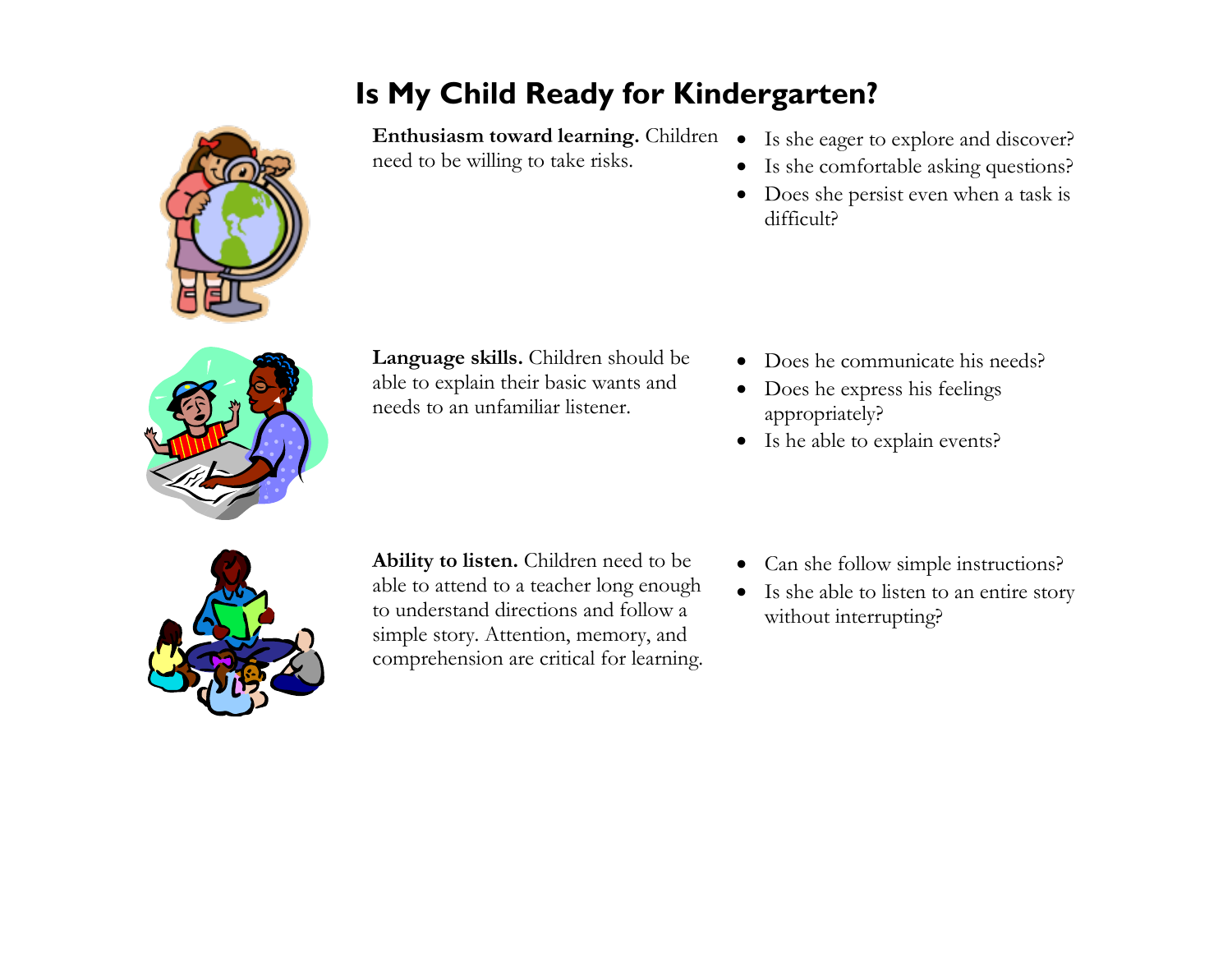

**Desire to be independent.** Children are expected to take care of many of

their own needs in a classroom of 20 to 30 others: getting pencils, making requests, and organizing her own materials.

#### **Basic letter and number awareness.**

Kindergarten carries an academic load. By the time kindergarteners end the school year, they are expected to recognize all of their ABCs and name numbers 0 through 30 along with many other skills.

#### **Strong fine-motor skills.**

Kindergarteners perform a variety of fine-motor tasks throughout the day: drawing, cutting, pasting, and sorting.

- Does she separate from parents when the baby sitter comes?
- Is she starting to take responsibility for her personal belongings?
- Can she follow simple two-step tasks?
- Can she use the bathroom by herself?
- Can he sing and recite the alphabet and recognize some letters?
- Can he count to 10 and identify numbers one to five?

- Is she able to hold and use a pencil?
- Can she cut with scissors?
- Is she learning to write her name?



**Strong gross-motor skills.** Evidence shows that children who are active are more able to sit and learn. Children with good motor skills will probably have improved coordination and attention.

• Does he love to run, go down the slide, and play with a ball?